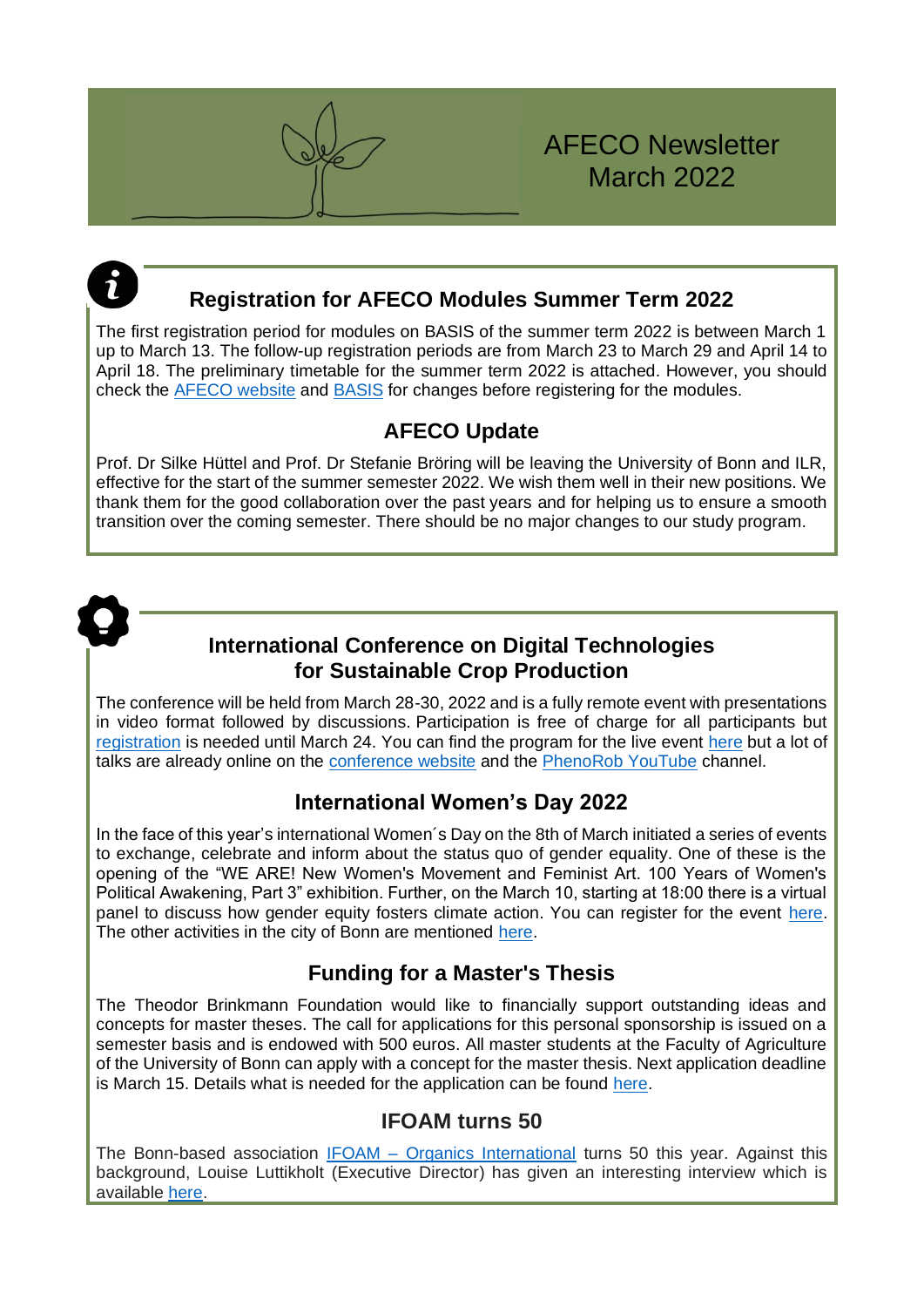# **ASG-Mentoring**

This program is offered by the Agrarsoziale Gesellschaft e.V. and invites young professionals who want to work rural area. It aims to provide you with a better understanding of the interdisciplinary collaborations as well as the different tasks in this field in the sector through a personal mentor as well as diverse seminars. More detailed information can be found [here.](https://www.asg-goe.de/mentoring/) The application deadline is March 15 and the cost of participation is 200€.



# **Internship & Job Opportunities\***

[Student assistant \(6h/week\)](https://www.ilr1.uni-bonn.de/de/jobs/student-assistant-advanced-methods-of-market-research-summer-2022.pdf) for the module "Advanced Methods of Market Research", Agricultural and Food Market Research, application deadline: March 15, 2022

[Student assistant \(6h/week\)](https://www.ilr1.uni-bonn.de/de/jobs/student-assistant-extended-methods-of-market-research-summer-2022.pdf) for the module "Extended Methods of Market Research", Agricultural and Food Market Research, application deadline: March 15, 2022

[Student assistant \(6h/week\)](https://www.ilr1.uni-bonn.de/de/jobs/student-assistant-behavioral-economics-summer-2022.pdf) for the module "Behavioral Economics in the Agri-Food Sector", Agricultural and Food Market Research, application deadline: March 15, 2022

[Intern \(m/f/d\) Renewable Energy for the project Water and Energy for Food,](https://jobs.giz.de/index.php?ac=jobad&id=59961) GIZ, Bonn, application deadline: March 07, 2022

Praktikum Presse- [und Öffentlichkeitsarbeit](https://www.sue-nrw.de/praktikum-presse-und-oeffentlichkeitsarbeit/) für 3 Monate, Stiftung Umwelt- und Entwicklung NRW, Bonn, Bewerbungsfrist: 11.03.2022

[Two PhD positions \(70%\)](https://jobs.uzh.ch/offene-stellen/two-phd-positions/13f13add-5ab7-47ec-bed5-3ac774830013) for investigating social group dynamics and the psychology of human cooperation and conflict from a cross-scientific perspective, UZH, Switzerland, application deadline: April 1, 2022

\*job descriptions in German require fluent German skills



# **Insights in Double Degree Program in Wageningen**

After some of the AFECO students have submitted their application for the BoWaCo Double Degree in February, you may feel excited and overwhelmed by anticipating your next academic year. To open at least one of the black boxes to you, we would like to introduce the course of "Academic Consultancy Training" to you, which is mandatory and compared to the usual university course quite different. Christina, who is currently doing the Double Degree kindly shared her insights and experience of this course with you. Thank you Christina!

**Wageningen's Academic Consultancy Training – one of the courses I appreciated most in my studies**.

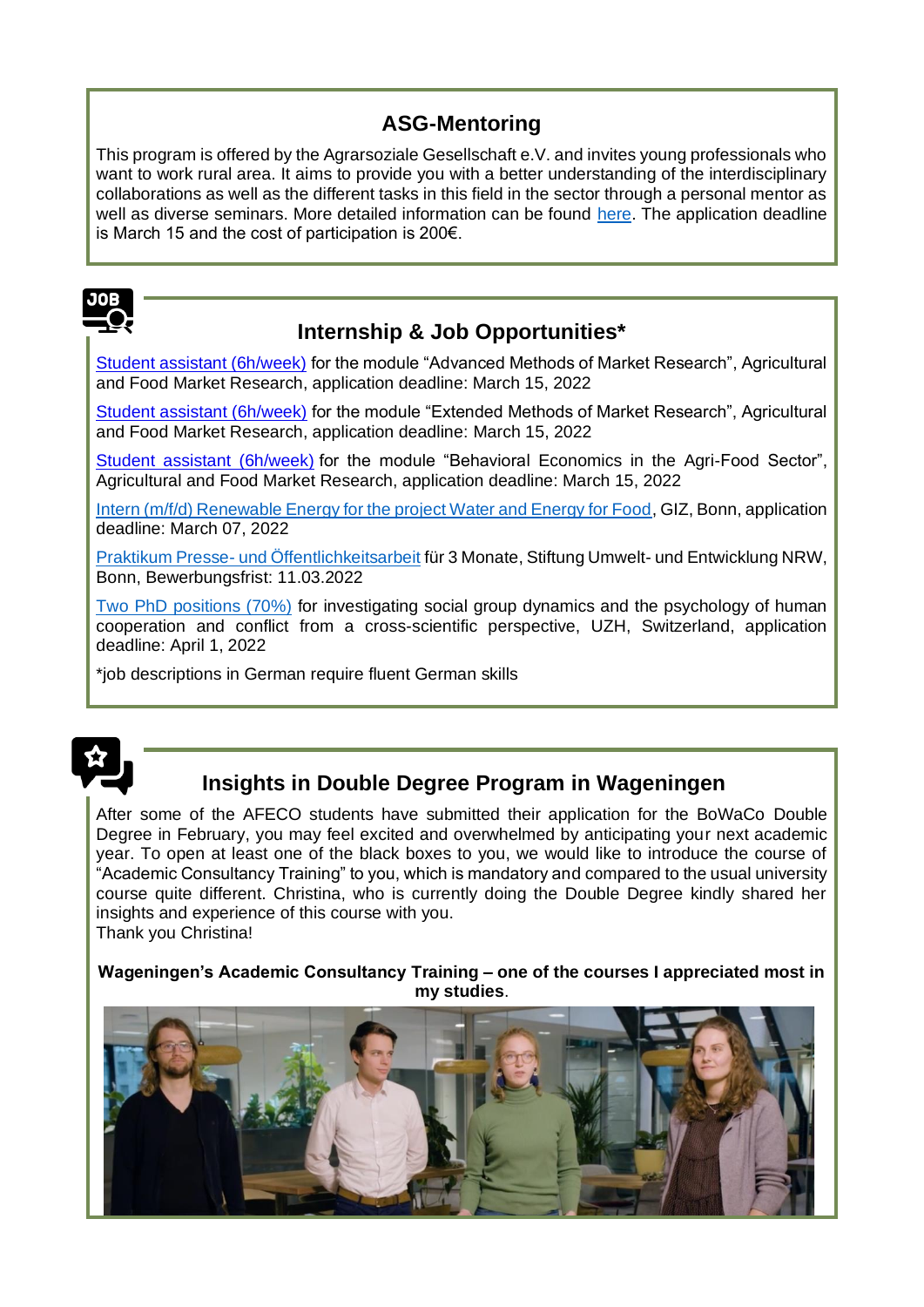When following the BoWaCo program and heading to Wageningen it does not take long to hear about "ACT", Wageningen's famous Academic Consultancy Training. Either dreaded or popular with students ACT is definitely a course you will hear different stories about, but also one you can write your own story about. This is a positive report about ACT taking you along my experience and why I enjoyed it so much!

First of all, let's get to know the concept of ACT a little better: As the name suggests, students are both academics as well as consultants in this project. In a group of 5-7 students from different studies, you are assigned a real-world problem or task of a company or institution you are commissioned to solve. You do so by applying your academic background and knowledge but also – and this is the new part – by consulting the company, which can mean taking a different position than your commissioner's. During the eight weeks of the course your team develops a consultancy report which can look quite different for every project. All teams have in common that you have an academic advisor and personal coach to guide you, though understanding your commissioner's problem, developing a strategy and time-plan on how to approach and solve it is totally your responsibility. This is at the same time challenging and inspiring as you are – very different from ordinary courses – defining yourselves which path you are taking. This applies methodology- and organizational-wise as you as a team schedule regular meetings with different advisors and your commissioner, no one else will do it for you.

There is a multitude of projects to choose from, tasks and problems can be quite different: Performing a market analysis, developing a new product, drafting a concept for circular agriculture in a municipality or in my case developing a tool to predict soil health. In my team, we had five different disciplines (Bioinformatics, Earth & Environment, Organic Agriculture, Biosystems Engineering and Agricultural Economics) and seven different personalities. Understanding, respecting, and employing both is the essence of ACT as I learned. It is a skill to be an expert in your studies but even more to understandably convey your knowledge and respect the expertise of your team members. Equally important is to understand the behavior of your team members and yourself as you work together, be able to act and react appropriately and be willing to change your habits.

ACT is not only an academic consultancy project but even more a personal development project. In several sessions you will be asked to reflect on your characteristics and behavior in group work, identify personal challenges and set learning goals to pursue during ACT. No doubt this course is intense as whilst under time-pressure, you will learn a lot about yourself if you allow for it. However, you are not alone with this, but encouraged to learn as a team and support each other. Being very open about your strengths but also flaws with your team, will allow your peers to give helpful feedback and eases the workflow for your "real" project. This is why I value ACT so much. If everyone commits to developing a project and at the same time seven personalities, you are leaving with way more than just a consultancy report to print. You will be able to easily engage in working with different teams, addressing conflicts in a way that they'll be solved not intensified, reflect on your behavior, and know ways how to adapt it. These are crucial skills for your professional life; therefore I am glad I followed ACT and that Wageningen acknowledges their importance by renumerating your personal development efforts with a grade equally important to the project grade!

Though skeptical in the beginning I am a big fan of ACT now. I know it can be some harsh Eight weeks, especially if your team atmosphere is not supportive, tasks remain unclear, and it seems that your attitudes impede change or each other. There are some tough nuts to crack during ACT and surely not all of them will be cracked eventually. My team and me are still on one: we are currently nominated for the impactprijs 2021 with the Soil Health Index we developed and hope to accomplish it, so if you want a glimpse of the team and project, click [here.](https://www.groenpact.nl/groen-in-actie/towards-a-soil-health-index-van-wageningen-university-genomineerd-voor-de-impactprijs-2021)

I was lucky to have honest, eager, and always fun team members and if one is not, it is even more important to seize opportunities: For our project, we decided to drive to the Dutch province of Zeeland and interview some farmers. When I found myself sitting on a cozy couch, drinking coffee, and discussing soil organic matter contents, different crop rotations and the importance of healthy